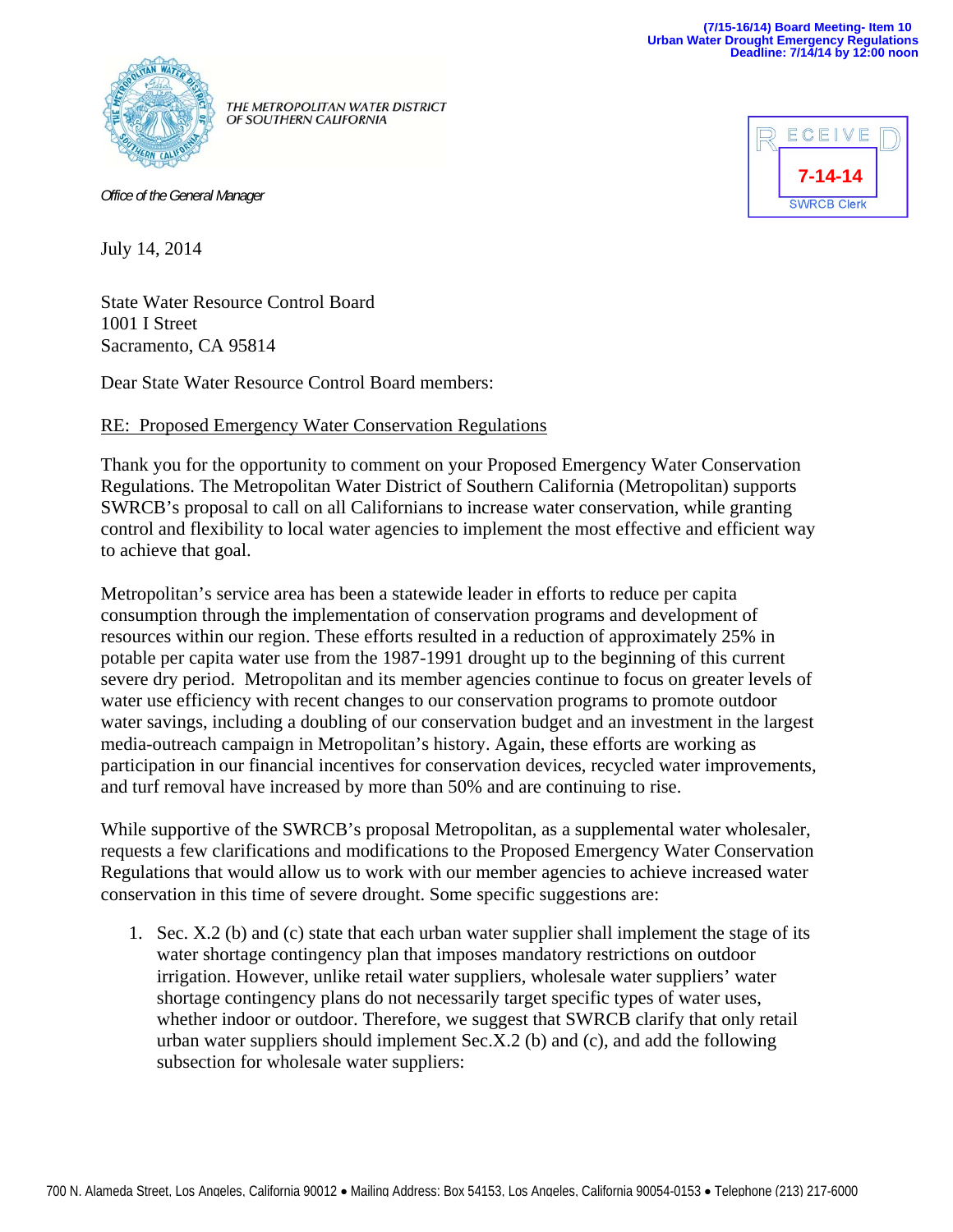## State Water Resource Control Board

Page 2

July 14, 2014

"Each wholesale urban water supplier should enact policies and implement actions to assist and require retail water suppliers in its service area to implement Sec X.2 (b) and  $(c)$ ."

2. Sec.X.2 (d) requires each urban water supplier to report an estimate of the gallons of water use per person per day used by the persons it serves. The quantity of water production or deliveries by wholesale water suppliers does not necessarily correspond with the consumptive use of end users. Wholesale water production is affected by many factors. For example, loss of local water supplies for a retail water supplier may lead to higher purchases from wholesalers even as the total consumption by the customers is decreasing due to water conservation. We request that Sec.X.2 (d) be clarified so that it applies only to retail urban water suppliers.

Specific suggestions to changes to the Proposed Emergency Regulations are in Attachment 1.

As the SWRCB collects water production data from wholesale water suppliers, this information should not be added to the production data from retail water suppliers to avoid double counting of water use. Wholesale water delivery data also should not be used for estimation of water use reductions as compared to 2013 usage levels.

Metropolitan appreciates that the SWRCB provided opportunities for water agencies to give input into the Proposed Emergency Regulations. Metropolitan is ready to assist the SWRCB, if desired, to develop the reporting format or technical analysis of the collected data. If you have any questions or need clarification regarding our comments, please contact my staff, Deven Upadhyay at (213) 217-6686 or via email at: dupadhyay@mwdh2o.com.

Very truly yours, Jeff Kightlinger

General Manager

JK:rr

Attachment 1